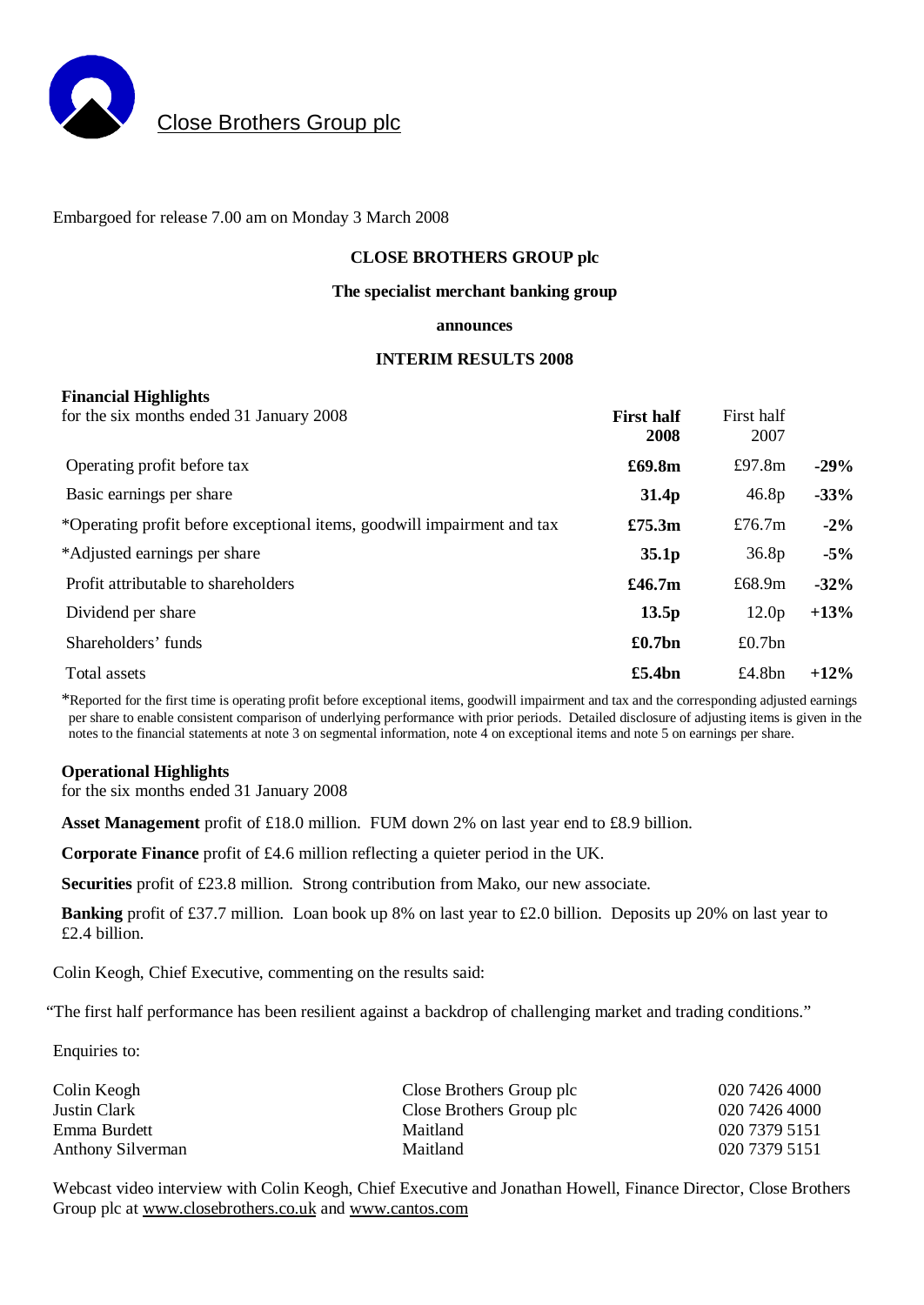# **Chairman and Chief Executive's Statement**

# **INTRODUCTION**

The first six months of our 2008 financial year has been an eventful period. The group received an unsolicited takeover approach and our markets have been impacted by the effects of the credit crunch. In addition, equity markets have been volatile against a background of a deteriorating economic picture in the US, the UK and Europe. Against this backdrop we are pleased to report a sound set of results with no exposure to sub prime mortgages or structured products such as Structured Investment Vehicles ("SIVs") and Collateralised Debt Obligations ("CDOs").

# **THE RECENT OFFER PERIOD**

On 8 November 2007 we received an unsolicited approach for the group. Since that time we have been in an Offer Period as defined by the Takeover Code. During this period we received a number of other approaches and have entered into detailed discussions with several parties. These discussions were held against the background of steadily deteriorating credit and stock markets and, as a result, no bidder has been able to deliver a firm, fully financed, offer for the board to consider or which we could put to our shareholders. This has been an unsettling period for our employees, clients and customers and after this prolonged period of uncertainty, the board decided to terminate all such discussions.

### **RESULTS**

Operating profit before exceptional items, goodwill impairment and tax for the six months ended 31 January 2008 was £75.3 million (2007: £76.7 million), down 2%. Operating profit before tax was £69.8 million (2007: £97.8 million), down 29%.

Exceptional expense items for the period were £5.5 million relating to advisers' fees incurred during the offer period. In the six months ended 31 January 2007 exceptional revenue items were £21.1 million in the Asset Management division relating to investment gains and private equity performance fees.

Adjusted earnings per share for the period was 35.1p (2007: 36.8p), down 5%. Basic earnings per share was 31.4p (2007: 46.8p), down 33%.

The directors have declared an interim dividend per share of 13.5p, an increase of 13% in accordance with our policy of sustainable and progressive dividend growth. This is payable on 16 April 2008 to shareholders on the register at the close of business on 14 March 2008.

### **STRATEGY REVIEW**

During the offer period, the board, together with its financial advisers, undertook a review of the group's strategy to identify the best options for delivering shareholder value.

In this review, five main options were evaluated: the sale of the whole group; a break-up and separate sale of each of the divisions of the group; sale of one or more of the divisions; a return of capital to shareholders based on an increase in gearing; and finally, further development as an independent broadly based financial services group.

The first option, the sale of the whole group, offered shareholders an opportunity to crystallise significant value with the least execution risk. As a result it was fully pursued but no firm, fully financed, offer was forthcoming.

The second, total break-up option was rejected because, in the judgement of the board and its advisers, this option carried extremely high execution risk and was unlikely to yield a better financial result for shareholders.

The board concluded that the third option, the sale of one or more of our divisions, was equally unattractive. In light of current market volatility, it was felt that it would not be possible to establish competitive tension in any business auction or reach close to fundamental value of any one business. The board also considered it unattractive to reduce the overall size of the group, at a time of considerable financial uncertainty and volatility.

The group is well capitalised and soundly financed with a strong balance sheet. This is an important strength which provides both resilience and flexibility in the current environment of reduced liquidity in the credit markets. Nonetheless, the board considered the option of gearing up the balance sheet and returning cash to shareholders. The board was not happy to increase the fundamental risk profile of the group at this juncture, nor did it wish to restrict the availability of capital to fund growth in the bank or attractively priced acquisition opportunities of the sort current market conditions are expected to provide. However, it will continue to keep the group's capital structure under review.

For all these reasons the board came to the clear conclusion that it was in the best interests of all shareholders that Close Brothers should continue to grow and develop as a broadly based financial services group. The board reviews its group strategy and structure on a regular basis.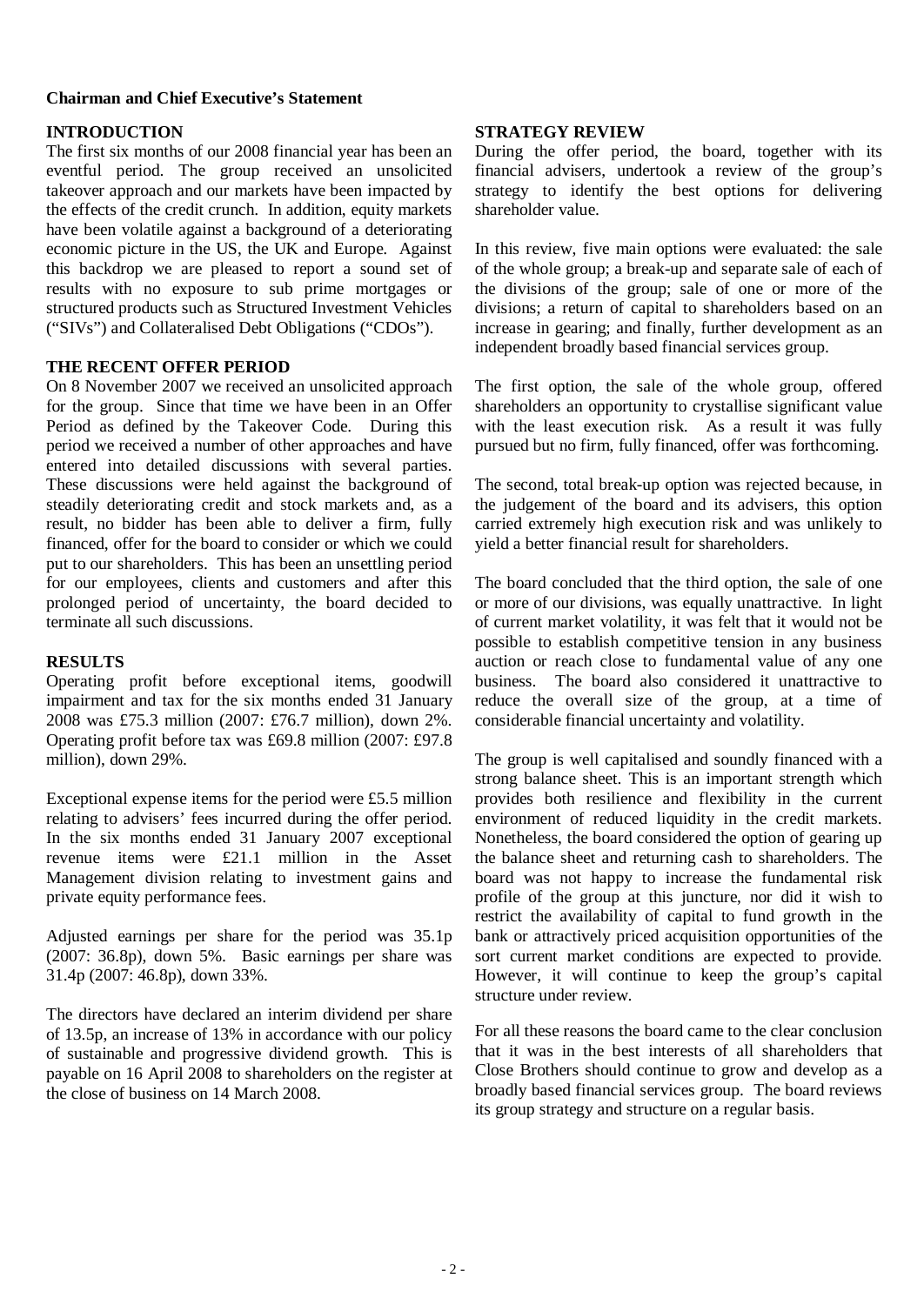### **THE WAY FORWARD**

In the light of the events of the last few months it is important to reaffirm our strategy. This remains clear and consistent: actively to manage our distinctive, diverse, specialist and soundly financed businesses with a view to generating growth in profit, dividends and long term shareholder value. We believe strongly in the Close Brothers business model which has delivered good value to shareholders over the long term.

We have some specific actions planned to enhance profit growth. This will include:

- More rigorous capital management.
- Being more proactive in shifting capital from one division to another in response to growth opportunities.
- Adjusting the risk profile of the group in the light of future growth opportunities.
- Increasing the number and size of acquisitions of businesses both in the UK and internationally. We have both the ambition and resource to do this and, as expected in current market conditions, we are seeing an increasing number of acquisition opportunities at attractive valuations.
- Bringing a greater focus on costs at all levels.

We have always relied on the motivational effect of equity and for some time we have been considering whether existing remuneration arrangements, particularly for key management in our divisions, are effective to deliver the right business performance and behaviour and have sufficient retention effect. Recent events have highlighted the need to implement incentive arrangements which link reward to future increases in business value, provide significant staff retention incentives and provide "currency" to enable businesses to attract new employees. We are well advanced in the design of new equity type incentive arrangements.

# **OVERALL BUSINESS REVIEW**

Against an exceptionally challenging background in both the overall trading environment and our specific circumstances we have produced a solid set of results. Divisional profit is shown in the table below:

|                         |              | Operating profit before     |  |  |
|-------------------------|--------------|-----------------------------|--|--|
|                         |              | exceptional items,          |  |  |
|                         |              | goodwill impairment and tax |  |  |
|                         | <b>First</b> | First                       |  |  |
|                         | half         | half                        |  |  |
|                         | 2008         | 2007                        |  |  |
|                         | £ million    | $£$ million                 |  |  |
| <b>Asset Management</b> | 18.0         | 21.6                        |  |  |
| Corporate Finance       | 4.6          | 7.4                         |  |  |
| Securities              | 23.8         | 20.4                        |  |  |
| <b>Banking</b>          | 37.7         | 37.4                        |  |  |
| Group                   | (8.8)        | (10.1)                      |  |  |
|                         | 75.3         | 76.7                        |  |  |

Our key performance indicators excluding exceptional items and goodwill impairment remained broadly steady.

|                      | <b>First</b>  | First | <b>Full</b> |
|----------------------|---------------|-------|-------------|
|                      | half          | half  | year        |
|                      | 2008          | 2007  | 2007        |
|                      | $\frac{0}{0}$ | $\%$  | $\%$        |
| Operating margin     | 30            | 29    | 30          |
| Expense/income ratio | 66            | 67    | 67          |
| Compensation ratio   | 44            | 45    | 43          |
| Bad debt ratio       | 1.0           | 1.0   | 1.1         |

These results reflect a strong maiden contribution from Mako Global Derivatives Executive LLP ("Mako") which joined the group in October 2007 and which has had a small favourable impact on the operating margin and expense income ratio.

The compensation ratio in the period includes a commitment to "lock-in" payments in certain areas of the business necessitated by uncertainty caused by the offer period.

### **DIVISIONAL BUSINESS REVIEW Funding and Liquidity**

The group has maintained its policy of financing its customer loan book with capital and reserves, longer term deposits and committed facilities. We will continue to borrow long and lend short. The group has a broad spread of committed facilities with terms up to four years and has over £350 million of these facilities undrawn.

Customer deposits represent 121% of our loan book and have grown 20% over the last twelve months to £2.44 billion, compared with £2.03 billion at 31 January 2007.

We continue to operate a risk averse approach to treasury operations. Our treasury counterparties have, almost exclusively, a credit rating of AA or better. We have no exposure to sub prime mortgages, SIVs, CDOs or other structured products.

The group remains soundly financed in these times of reduced market liquidity.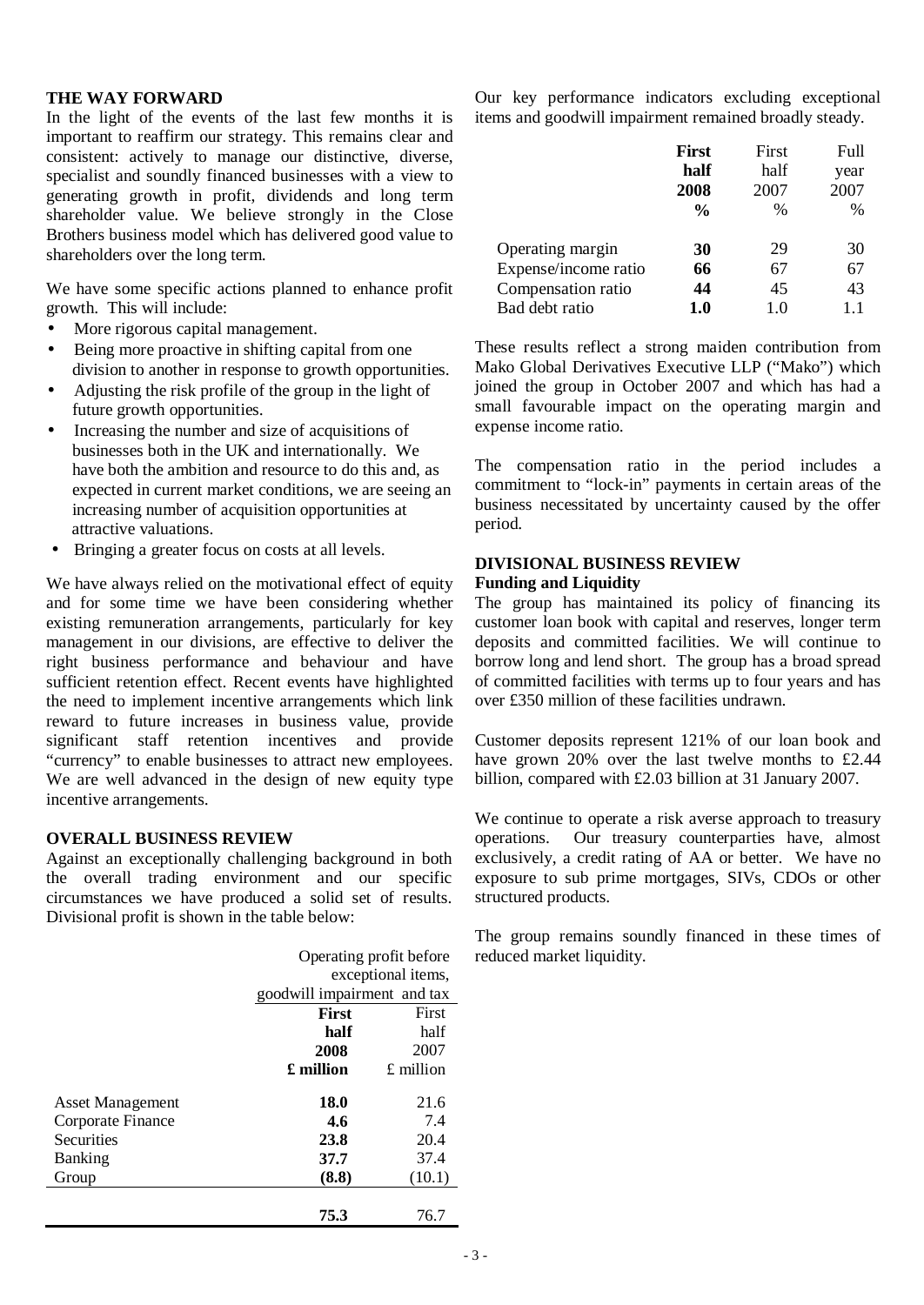# **Banking**

Operating profit for the six months was slightly ahead of last year at £37.7 million (2007: £37.4 million) with operating margin steady at 38% (2007: 38%). Our loan book at 31 January 2008 was £2,006 million, 8% up on last year. We have seen no sign of deterioration in bad debt in the last six months and our bad debt charge remains steady at 1%.

There has been some increase in demand for our specialist lending services and products together with a reduction in competitive pressure in some areas as a result of the credit crunch.

Looking forward, we anticipate that there will be opportunities for both organic and acquired growth.

# **Asset Management**

First half profit of £18.0 million represents a good result in what has been a turbulent six months for asset managers. Our broad spread of asset classes provides useful protection from stock market falls and the effect of declines in the property market has been blunted by the aggressive programme of sales undertaken last year. Nonetheless this has been a difficult period for raising new funds and the £0.7 billion of new funds raised was offset by a similar amount of redemptions, withdrawals and realisations. Overall market movements led to a 2% decline in FUM since 31 July 2007 to £8.9 billion.

We will continue to push ahead with our growth plans in this division whilst seeking to extract the benefits of the recent restructuring of the business. In addition, we will be looking to add scale where operational gearing benefits can be obtained.

# **Corporate Finance**

Corporate Finance profit for the period was £4.6 million (2007: £7.4 million) reflecting a quieter period in the UK. Our French operation had an exceptionally strong six months and this was backed by a solid performance from Germany, with the UK more directly impacted by the market volatility and the uncertainty created by the offer period. M&A continued to dominate the mix, although looking forward we are seeing signs of an increase in restructuring activity.

This business has an excellent European mid-market position and is well diversified both by activity and geography. Our specialist restructuring and debt advisory business is well positioned to take advantage of the current market slowdown. We continue to seek to increase our corporate client base in all our geographies and to move towards a more unified business with a single, strong European franchise. With this objective we have increased our equity investment in our Spanish associate from 20% to 45% and in April 2008 we expect to acquire the remaining 17% of our French subsidiary.

# **Securities**

The overall outcome for this division was satisfactory at £23.8 million (2007: £20.4 million). Weaker trading performances from Winterflood Securities ("Winterflood") and Close Brothers Seydler AG were compensated for by a strong contribution from our new associate, Mako, in which we invested last October.

Bargain numbers at Winterflood were slightly up compared to last year but volatile trading conditions in falling markets have led to a significant reduction in profit per bargain.

The securities business remains competitive. Generating growth in our biggest securities business, Winterflood, has been a challenge against a backdrop of margin pressure. However Winterflood has a strong core business and there are opportunities to diversify its franchise into other areas.

In December 2007 we launched Close Brothers Seydler Limited, a stock broking company specialising in marketing small and mid-cap German securities to London-based institutional investors. This business has got off to a good start and we will continue to broaden our exposure in this interesting area.

# **BOARD CHANGES**

Peter Buckley retired from the board on 31 December 2007 and with effect from 1 January 2008 Jamie Cayzer-Colvin joined the board. Peter Buckley was appointed an alternate director to Jamie Cayzer-Colvin due to the latter convalescing after an operation. It is expected that Jamie Cayzer-Colvin will be able to take up his duties later this year.

We are pleased to welcome Jonathan Howell to the board as finance director. He joined us on 4 February 2008 from the London Stock Exchange Group plc.

# **OUTLOOK**

The first half performance has been resilient against a backdrop of challenging market and trading conditions.

Ongoing difficult market conditions are likely to continue to affect business in our Securities and Corporate Finance divisions. We take comfort from the broad spread of our asset management activities although we expect raising new funds and attracting new assets in this climate to be difficult. We expect a solid second half performance from our banking businesses.

Overall, we expect the current trading performance to continue into the second half.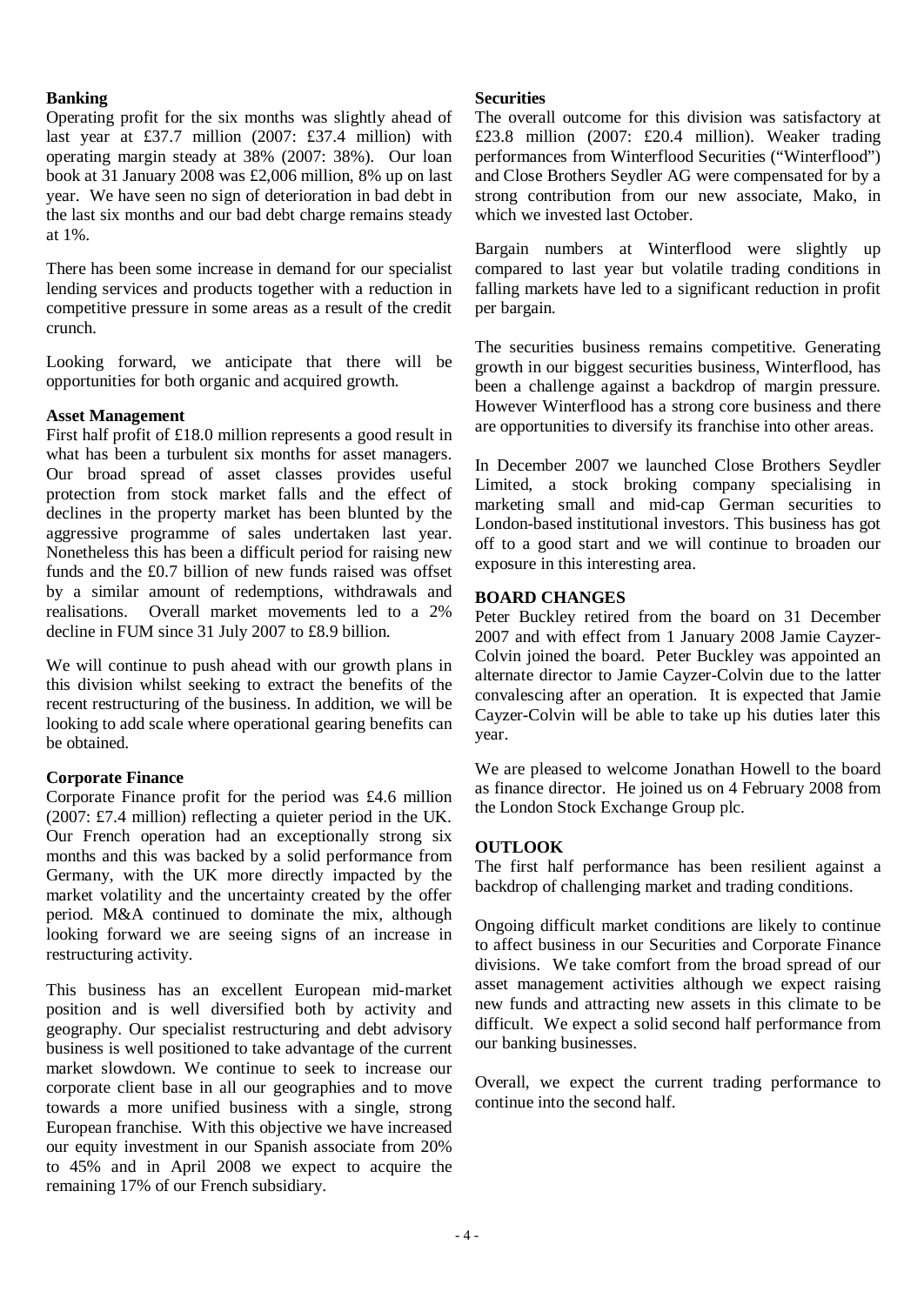# **Condensed Income Statement**

for the six months ended 31 January 2008

|                                                        | Six months ended |                  |                   | Year ended        |  |
|--------------------------------------------------------|------------------|------------------|-------------------|-------------------|--|
|                                                        |                  | 31 January       |                   | 31 July           |  |
|                                                        |                  | 2008             | 2007              | 2007              |  |
|                                                        |                  | <b>Unaudited</b> | Unaudited         | Audited           |  |
|                                                        | <b>Note</b>      | £ million        | £ million         | £ million         |  |
| Interest and similar income                            |                  | 180.2            | 149.2             | 313.0             |  |
| Interest expense and similar charges                   |                  | 107.4            | 76.8              | 165.6             |  |
| Net interest income                                    |                  | 72.8             | 72.4              | 147.4             |  |
| Fees and commissions income                            |                  | 140.8            | 159.4             | 360.8             |  |
| Fees and commissions expense                           |                  | (21.8)           | (24.5)            | (54.1)            |  |
| Gains less losses arising from dealing in securities   |                  | 45.1             | 56.1              | 115.5             |  |
| Share of profit of associates                          |                  | 5.1              | 0.2               | 0.9               |  |
| Other operating income                                 |                  | 11.0             | 20.4              | 36.3              |  |
| Other income                                           |                  | 180.2            | 211.6             | 459.4             |  |
| Operating income before exceptional items              |                  | 253.0            | 262.9             | 585.7             |  |
| Exceptional income                                     | $\overline{4}$   |                  | 21.1              | 21.1              |  |
| Operating income                                       |                  | 253.0            | 284.0             | 606.8             |  |
|                                                        |                  |                  |                   |                   |  |
| Administrative expenses                                |                  | 167.2            | 171.0             | 376.3             |  |
| Impairment losses on loans and advances                |                  | 9.6              | 9.1               | 21.5              |  |
| Depreciation and amortisation                          |                  | 6.4              | 6.1               | 15.1              |  |
| Impairment losses on goodwill                          |                  |                  |                   | 3.7               |  |
| Total operating expenses before exceptional items and  |                  |                  |                   |                   |  |
| goodwill impairment                                    |                  | 177.7            | 186.2             | 412.9             |  |
| <b>Exceptional expenses</b>                            | $\overline{4}$   | 5.5              |                   |                   |  |
| Impairment losses on goodwill                          |                  |                  |                   | 3.7               |  |
| Total operating expenses                               |                  | 183.2            | 186.2             | 416.6             |  |
|                                                        |                  |                  |                   |                   |  |
| Operating profit before exceptional items, goodwill    |                  |                  |                   |                   |  |
| impairment and tax                                     |                  | 75.3             | 76.7              | 172.8             |  |
| <b>Exceptional</b> items                               | $\overline{4}$   | (5.5)            | 21.1              | 21.1              |  |
| Impairment losses on goodwill                          |                  |                  |                   | (3.7)             |  |
| <b>Operating profit before tax</b>                     |                  | 69.8             | 97.8              | 190.2             |  |
| Tax                                                    |                  | 21.2             | 27.1              | 53.5              |  |
| Profit after tax                                       |                  | 48.6             | 70.7              | 136.7             |  |
| Profit attributable to minority interests              |                  | 1.9              | 1.8               | 3.8               |  |
|                                                        |                  |                  |                   |                   |  |
| Profit attributable to the shareholders of the company |                  | 46.7             | 68.9              | 132.9             |  |
| <b>Basic earnings per share</b>                        | 5                | 31.4p            | 46.8p             | 90.4p             |  |
| Diluted earnings per share                             | 5                | 31.1p            | 46.7p             | 89.8p             |  |
| Ordinary dividend per share                            | 6                | 13.5p            | 12.0 <sub>p</sub> | 37.0p             |  |
| Special dividend per share                             | 6                |                  |                   | 25.0 <sub>p</sub> |  |

All income and profits are in respect of continuing operations.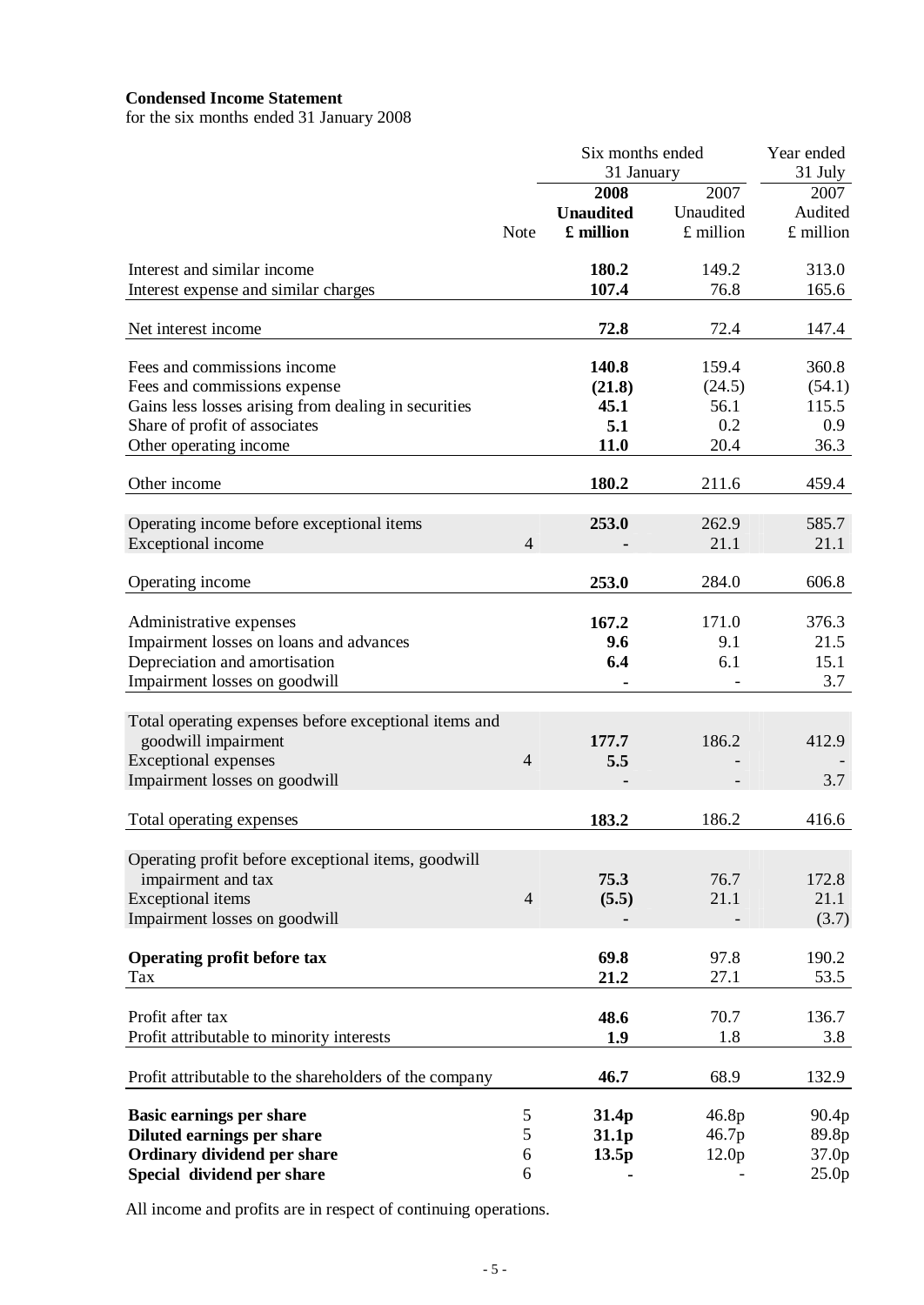# **Condensed Balance Sheet**

at 31 January 2008

|                                                             | 31 January       |           | 31 July   |
|-------------------------------------------------------------|------------------|-----------|-----------|
|                                                             | 2008             | 2007      | 2007      |
|                                                             | <b>Unaudited</b> | Unaudited | Audited   |
| Note                                                        | £ million        | £ million | £ million |
| <b>Assets</b>                                               |                  |           |           |
| Cash and balances at central banks                          | 1.8              | 1.4       | 1.6       |
| Settlement accounts                                         | 392.4            | 551.0     | 624.9     |
| Loans and advances to customers                             |                  |           |           |
| Loans and advances to banks                                 | 2,005.8          | 1,863.2   | 1,962.5   |
|                                                             | 447.3            | 736.6     | 577.9     |
| Debt securities and equity shares – long trading positions  | 85.0             | 100.5     | 116.7     |
| Financial instruments classified as available for sale      | 790.1            | 502.7     | 775.2     |
| Certificates of deposit classified as loans and receivables | 1,107.6          | 551.5     | 823.6     |
| Equity shares valued at fair value through profit or loss   | 16.9             | 20.4      | 16.6      |
| Floating rate notes held to maturity                        | 30.8             | 25.8      | 27.9      |
| Loans to money brokers against stock advanced               | 132.2            | 130.1     | 114.3     |
| Other receivables                                           | 55.1             | 77.8      | 56.4      |
| Interests in associates                                     | 65.8             | 1.1       | 1.5       |
| Property, plant and equipment                               | 35.3             | 43.0      | 37.4      |
| Intangible assets - goodwill                                | 113.3            | 113.9     | 113.2     |
| Intangible assets – other                                   | 6.7              | 9.0       | 7.3       |
| Deferred tax assets                                         | 34.2             | 27.0      | 27.8      |
| Prepayments and accrued income                              | 89.1             | 77.8      | 82.4      |
| Derivative financial instruments                            | 6.1              | 5.7       | 7.7       |
| <b>Total assets</b>                                         | 5,415.5          | 4,838.5   | 5,374.9   |
|                                                             |                  |           |           |
| <b>Liabilities</b>                                          |                  |           |           |
| Settlement accounts                                         | 379.1            | 471.3     | 484.5     |
| Deposits by customers                                       | 2,435.4          | 2,027.2   | 2,302.7   |
| Deposits by banks                                           | 213.0            | 141.8     | 160.6     |
| Debt securities and equity shares – short trading positions | 43.7             | 70.1      | 67.0      |
| Loans and overdrafts from banks                             | 973.9            | 371.0     | 457.8     |
| Promissory notes and other debt securities in issue         | 18.6             | 347.8     | 353.0     |
| Loans from money brokers against stock advanced             | 98.1             | 152.5     | 185.0     |
| Non-recourse borrowings                                     | 167.0            | 150.0     | 150.0     |
| Subordinated loan capital                                   | 75.0             | 75.0      | 75.0      |
| Other liabilities                                           | 141.4            | 154.0     | 192.4     |
| Current tax liabilities                                     | 14.4             | 27.5      | 29.3      |
| Accruals and deferred income                                | 126.2            | 124.1     | 145.0     |
| Derivative financial instruments                            | 8.8              | 24.6      | 20.0      |
| <b>Total liabilities</b>                                    | 4,694.6          | 4,136.9   | 4,622.3   |
| <b>Equity</b>                                               |                  |           |           |
| Called up share capital                                     | 37.3             | 36.8      | 36.8      |
| Share premium account                                       | 272.9            | 263.0     | 264.6     |
| Profit and loss account                                     | 411.9            | 386.3     | 432.4     |
| <b>ESOP</b> trust reserve                                   | (22.9)           | (10.7)    | (17.1)    |
| Other reserves                                              | 13.2             | 18.0      | 28.6      |
| Minority interests                                          | 8.5              | 8.2       | 7.3       |
| $\tau$<br><b>Total equity</b>                               | 720.9            | 701.6     | 752.6     |
|                                                             |                  |           |           |
| <b>Total liabilities and equity</b>                         | 5,415.5          | 4,838.5   | 5,374.9   |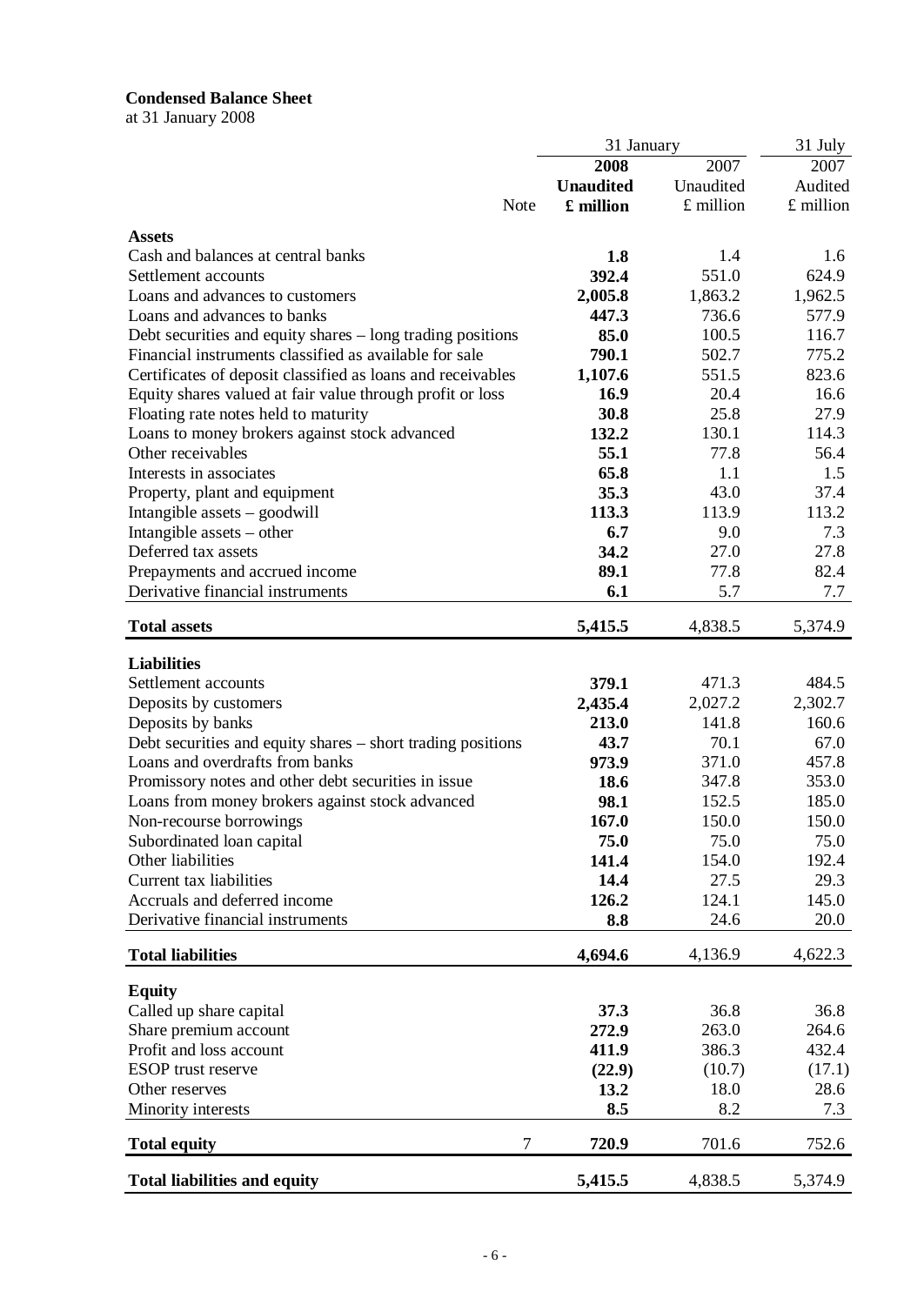### **Condensed Statement of Recognised Income and Expense**

for the six months ended 31 January 2008

|                                                         | Six months ended | Year ended<br>31 July |           |
|---------------------------------------------------------|------------------|-----------------------|-----------|
|                                                         | 31 January       |                       |           |
|                                                         | 2008             | 2007                  | 2007      |
|                                                         | <b>Unaudited</b> | Unaudited             | Audited   |
|                                                         | £ million        | £ million             | £ million |
| Profit after tax                                        | 48.6             | 70.7                  | 136.7     |
| Currency translation differences                        | 2.3              | (0.6)                 | (0.7)     |
| Cash flow hedging                                       | (4.4)            | (0.4)                 | 1.4       |
| Tax allowance on share option and deferred share awards | 2.2              | 0.9                   | 0.4       |
| Movements on available for sale investments             | (12.5)           | (1.0)                 | 4.8       |
|                                                         | (12.4)           | (1.1)                 | 5.9       |
| Total recognised income and expense                     | 36.2             | 69.6                  | 142.6     |
| Attributable to minority interests                      | 1.9              | 1.8                   | 3.8       |
| Attributable to shareholders                            | 34.3             | 67.8                  | 138.8     |
|                                                         | 36.2             | 69.6                  | 142.6     |

# **Condensed Cash Flow Statement**

for the six months ended 31 January 2008

|                                                   | Six months ended |                  |             | Year ended  |
|---------------------------------------------------|------------------|------------------|-------------|-------------|
|                                                   | 31 January       |                  |             | 31 July     |
|                                                   |                  | 2008             | 2007        | 2007        |
|                                                   | Note             | <b>Unaudited</b> | Unaudited   | Audited     |
|                                                   |                  | £ million        | $£$ million | $£$ million |
| Net cash inflow from operating activities         | 8(a)             | 329.3            | 176.5       | 572.9       |
| Net cash outflow from investing activities:       |                  |                  |             |             |
| Dividends paid to minority interests              |                  | (0.5)            | (0.5)       | (1.9)       |
| Purchase of assets let under operating leases     |                  | (2.5)            | (4.1)       | (5.7)       |
| Purchase of property, plant and equipment         |                  | (3.8)            | (5.9)       | (9.6)       |
| Sale of property, plant and equipment             |                  | 4.2              | 2.3         | 6.9         |
| Purchase of intangible assets                     |                  | (1.0)            | (0.5)       | (1.8)       |
| Purchase of equity shares held for investment     |                  | (20.7)           | (8.9)       | (25.1)      |
| Sale of equity shares held for investment         |                  | 6.4              | 26.8        | 45.3        |
| Minority interests acquired for cash              |                  | (0.5)            | (4.7)       | (10.2)      |
| Purchase of subsidiaries and associates           | 8(b)             | (65.3)           | (9.4)       | (12.4)      |
|                                                   |                  | (83.7)           | (4.9)       | (14.5)      |
| Net cash inflow before financing                  |                  | 245.6            | 171.6       | 558.4       |
| Financing activities:                             |                  |                  |             |             |
| Issue of ordinary share capital including premium |                  | 8.8              | 3.4         | 5.0         |
| Equity dividends paid                             |                  | (72.8)           | (31.9)      | (49.3)      |
| Interest paid on subordinated loan capital        |                  | (2.8)            | (2.8)       | (5.6)       |
| Net increase in cash                              |                  | 178.8            | 140.3       | 508.5       |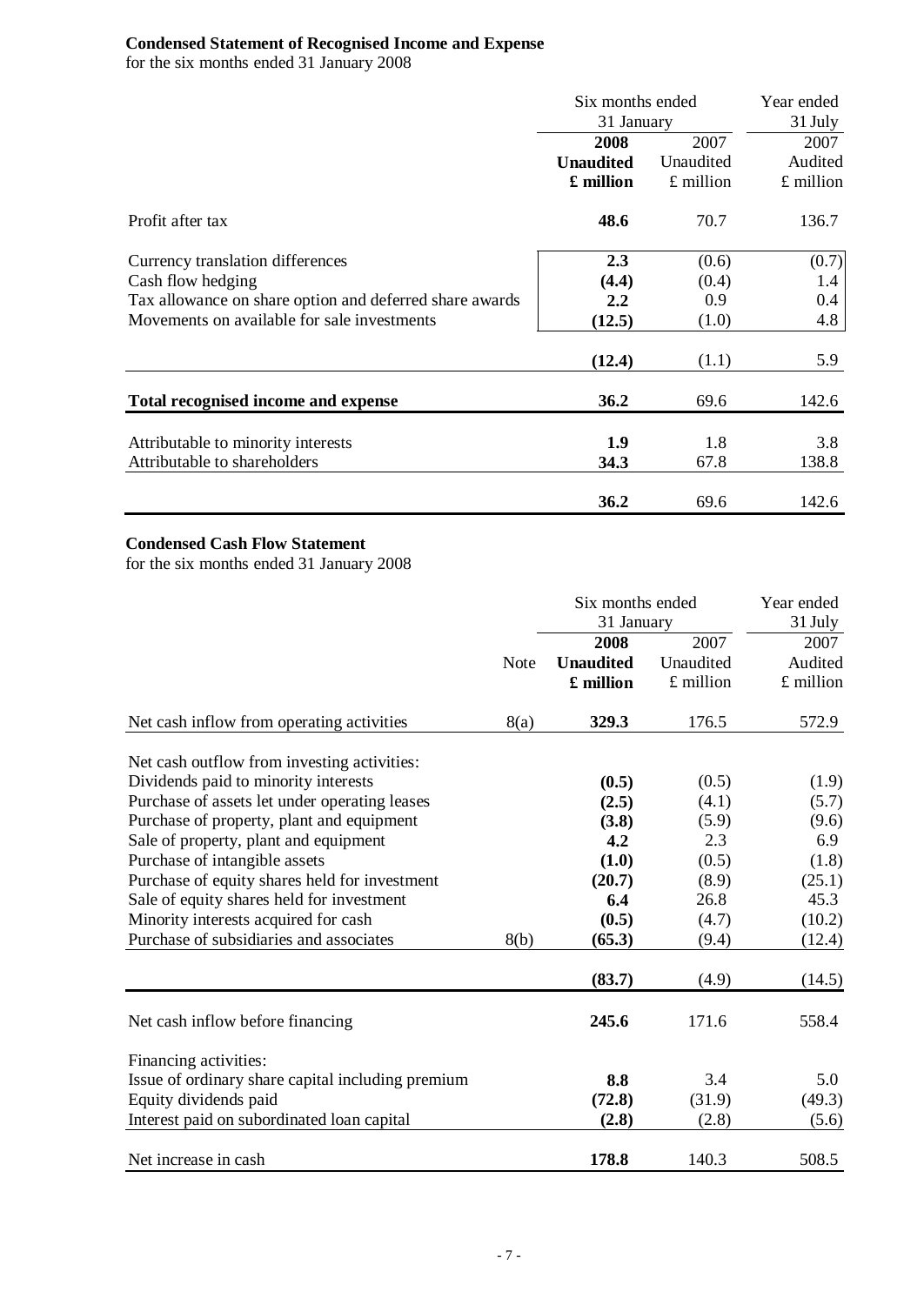# **Notes to the Financial Statements**

This Interim Report for Close Brothers Group plc for the six months ended 31 January 2008 ("Interim Report 2008) was approved by its directors on 3 March 2008.

# **1. Basis of preparation and accounting policies**

The interim financial information has been prepared in accordance with the Disclosure and Transparency Rules of the Financial Services Authority and in accordance with International Accounting Standard ("IAS") 34 – "Interim Financial Reporting". The condensed financial statements are consolidated incorporating the individual financial statements of Close Brothers Group plc and the entities it controls, using the acquisition method of accounting.

The accounting policies used are consistent with those set out in the Annual Report 2007. In addition an accounting policy to define exceptional items will be included in the Annual Report 2008 as follows:

"Items of income and expense that are material by size and/or nature and are non-recurring are classified as exceptional items on the face of the income statement. The separate reporting of these items helps give an indication of the group's underlying performance."

The preparation of the Interim Report requires management to make estimates and assumptions that affect the reported income and expense, assets and liabilities and disclosure of contingencies at the date of the Interim Report. Although these estimates and assumptions are based on management's best judgement at that date, actual results may differ from these estimates.

The Interim Report is unaudited and does not constitute statutory accounts within the meaning of Section 240 of the Companies Act 1985. However, the information has been reviewed by the company's auditors, Deloitte & Touche LLP, and their report appears at the end of this report.

The financial information for the year ended 31 July 2007 contained within this Interim Report does not constitute statutory accounts as defined in Section 240 of the Companies Act 1985. A copy of those statutory accounts has been reported on by Deloitte & Touche LLP and delivered to the Registrar of Companies. The report of the auditors on those statutory accounts was unqualified and did not contain a statement under Section 237(2) or (3) of the Companies Act 1985.

# **2. Related party transactions**

Transactions with key management during the period are consistent with the disclosure in note 31 of the Annual Report 2007.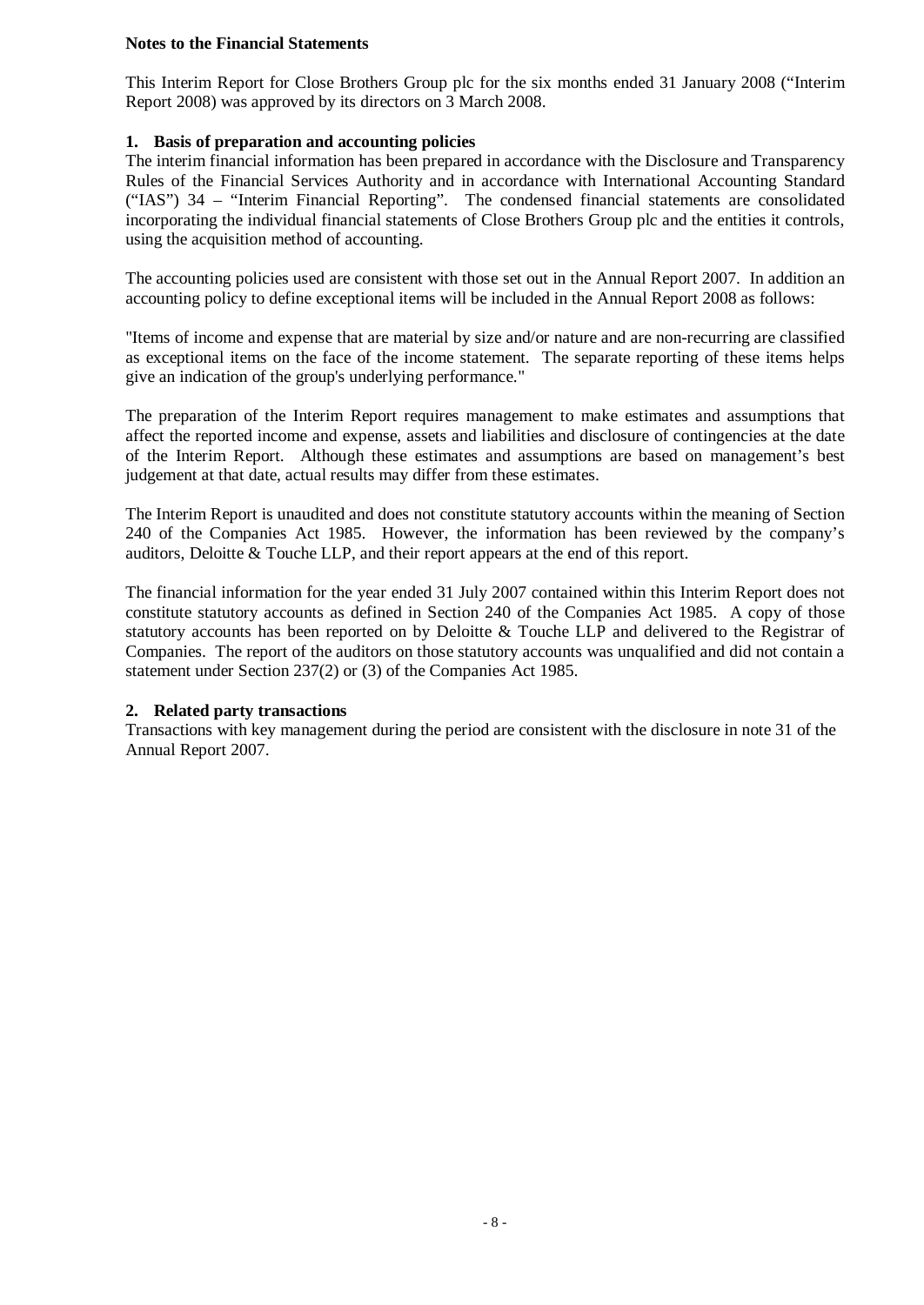# **Notes to the Financial Statements**

# **3. Segmental information**

For the six months ended 31 January 2008

|                                        | Asset                    | Corporate   |             |                          |             |              |
|----------------------------------------|--------------------------|-------------|-------------|--------------------------|-------------|--------------|
|                                        | Management               | Finance     | Securities  | <b>Banking</b>           | Group       | <b>Total</b> |
|                                        | $£$ million              | $£$ million | $£$ million | $£$ million              | $£$ million | £ million    |
| Operating income before exceptionals   | 69.0                     | 26.2        | 55.8        | 99.8                     | 2.2         | 253.0        |
| Operating expenses before exceptionals | 51.0                     | 21.6        | 32.0        | 62.1                     | 11.0        | 177.7        |
| Operating profit before exceptional    |                          |             |             |                          |             |              |
| items, goodwill impairment and tax     | 18.0                     | 4.6         | 23.8        | 37.7                     | (8.8)       | 75.3         |
| Exceptional items: Advisers' fees      | $\overline{\phantom{0}}$ | -           |             | $\overline{\phantom{a}}$ | (5.5)       | (5.5)        |
| Operating profit before tax            | 18.0                     | 4.6         | 23.8        | 37.7                     | (14.3)      | 69.8         |

For the six months ended 31 January 2008, the operating income before exceptionals and the operating profit before tax of the Securities division included £4.5 million relating to its share of profit before tax of associates.

For the six months ended 31 January 2007

|                                        | Asset       | Corporate   |             |                |             |           |
|----------------------------------------|-------------|-------------|-------------|----------------|-------------|-----------|
|                                        | Management  | Finance     | Securities  | <b>Banking</b> | Group       | Total     |
|                                        | $£$ million | $£$ million | $£$ million | $£$ million    | $£$ million | £ million |
| Operating income before exceptionals   | 74.6        | 27.8        | 60.4        | 97.8           | 2.3         | 262.9     |
| Operating expenses before exceptionals | 53.0        | 20.4        | 40.0        | 60.4           | 12.4        | 186.2     |
| Operating profit before exceptional    |             |             |             |                |             |           |
| items, goodwill impairment and tax     | 21.6        | 7.4         | 20.4        | 37.4           | (10.1)      | 76.7      |
| Exceptional items: Investment gains    |             |             |             |                |             |           |
| and private equity performance fees    | 21.1        | -           |             |                |             | 21.1      |
| Operating profit before tax            | 42.7        | 7.4         | 20.4        | 37.4           | (10.1)      | 97.8      |

For the six months ended 31 January 2007, the operating profit before tax of the Asset Management division included investment gains and private equity performance fees of £26 million of which £21.1 million are treated as exceptional within the definition of the accounting policy for exceptional items referred to in note 1 of this Interim Report.

For the year ended 31 July 2007

|                                                                                                                  | Asset       | Corporate   |                          |                          |             |             |
|------------------------------------------------------------------------------------------------------------------|-------------|-------------|--------------------------|--------------------------|-------------|-------------|
|                                                                                                                  | Management  | Finance     | Securities               | <b>Banking</b>           | Group       | Total       |
|                                                                                                                  | $£$ million | $£$ million | $£$ million              | $£$ million              | $£$ million | $£$ million |
| Operating income before exceptionals                                                                             | 177.5       | 77.2        | 128.0                    | 197.8                    | 5.2         | 585.7       |
| Operating expenses before exceptionals                                                                           | 120.9       | 54.7        | 83.9                     | 126.1                    | 27.3        | 412.9       |
| Operating profit before exceptional<br>items, goodwill impairment and tax<br>Exceptional items: Investment gains | 56.6        | 22.5        | 44.1                     | 71.7                     | (22.1)      | 172.8       |
| and private equity performance fees                                                                              | 21.1        | -           | $\overline{\phantom{0}}$ | $\qquad \qquad$          |             | 21.1        |
| Goodwill impairment                                                                                              |             | -           |                          | $\overline{\phantom{a}}$ | (3.7)       | (3.7)       |
| Operating profit before tax                                                                                      | 77.7        | 22.5        | 44.1                     | 71.7                     | (25.8)      | 190.2       |

For the year ended 31 July 2007, the operating profit before tax of the Asset Management division included investment gains and private equity performance fees of £43 million of which £21.1 million are treated as exceptional within the definition of the accounting policy for exceptional items referred to in note 1 of this Interim Report.

Substantially all of the group's activities and revenue are located within the British Isles and the value of transactions between segments was minimal.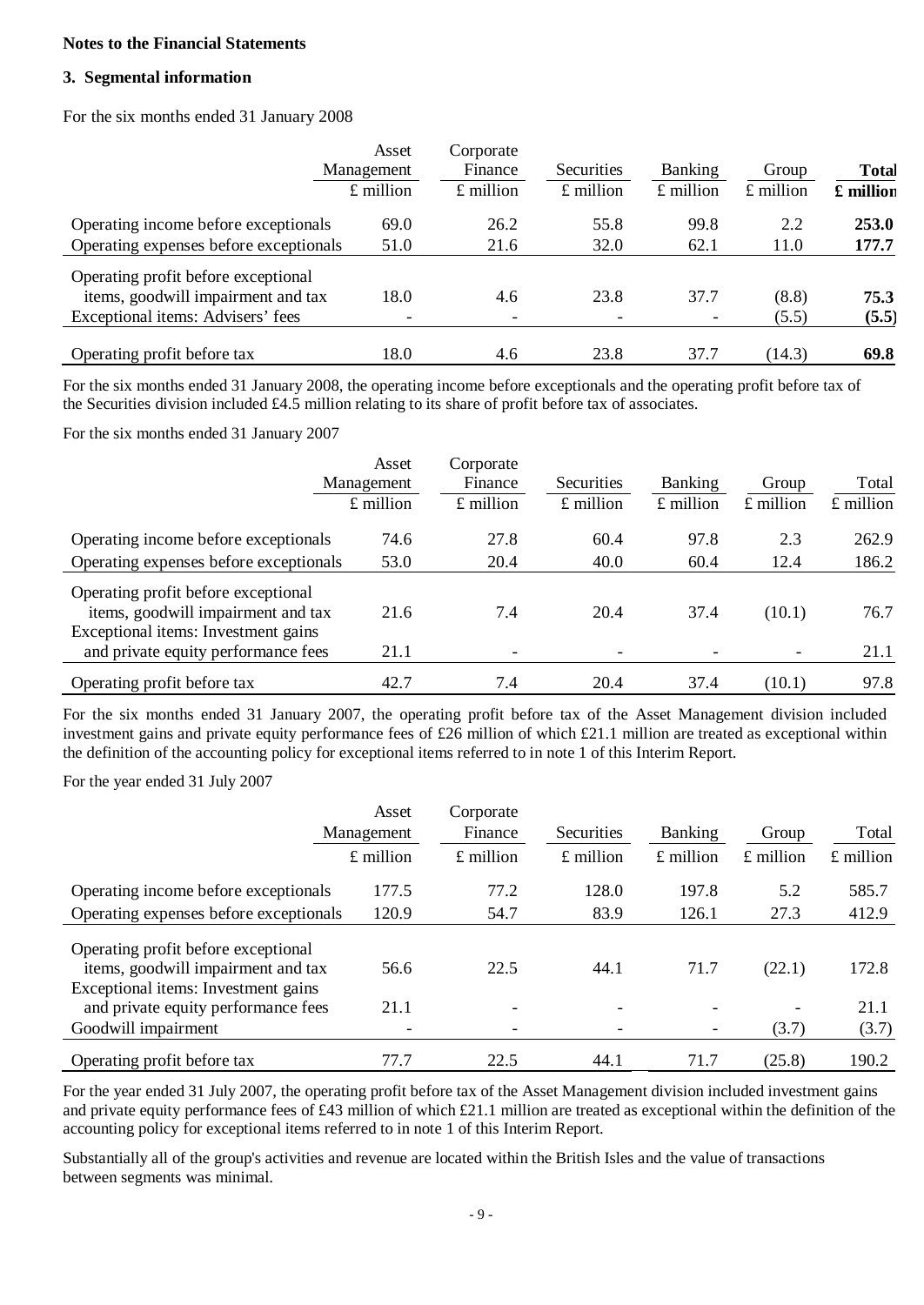# **4. Exceptional items**

|                                                             | Six months ended |             | Year ended  |  |         |
|-------------------------------------------------------------|------------------|-------------|-------------|--|---------|
|                                                             | 31 January       |             | 31 July     |  |         |
|                                                             | 2008             | 2007        | 2007        |  |         |
|                                                             | <b>Unaudited</b> | Unaudited   |             |  | Audited |
|                                                             | £ million        | $£$ million | $£$ million |  |         |
| <b>Exceptional income</b>                                   |                  |             |             |  |         |
| Investment gains and private equity performance fees        | ۰                | 21.1        | 21.1        |  |         |
| <b>Exceptional expenses</b>                                 |                  |             |             |  |         |
| Advisers' fees in respect of potential offers for the group | 5.5              | -           |             |  |         |
| Total exceptional items                                     | (5.5)            | 21.1        | 21.1        |  |         |

# **5. Earnings per share**

Earnings per share is presented on three bases: basic earnings per share; diluted earnings per share; and adjusted basic earnings per share. Basic earnings per share is in respect of all activities and diluted earnings per share takes into account the dilution effects which would arise on the conversion or vesting of share options and share awards in issue during the period. Adjusted basic earnings per share excludes exceptional items and impairment losses on goodwill to enable comparison of the underlying earnings of the business with prior periods.

|                                                       | Six months ended<br>31 January |             | Year ended  |
|-------------------------------------------------------|--------------------------------|-------------|-------------|
|                                                       |                                |             | 31 July     |
|                                                       | 2008                           | 2007        | 2007        |
|                                                       | <b>Unaudited</b>               | Unaudited   | Audited     |
| Basic earnings per share                              | 31.4 <sub>p</sub>              | 46.8p       | 90.4p       |
| Diluted earnings per share                            | 31.1 <sub>p</sub>              | 46.7p       | 89.8p       |
| Adjusted basic earnings per share                     | 35.1 <sub>p</sub>              | 36.8p       | 82.8p       |
|                                                       | £ million                      | $£$ million | $£$ million |
| <b>Profit attributable to shareholders</b>            | 46.7                           | 68.9        | 132.9       |
| Adjustments:                                          |                                |             |             |
| Exceptional items                                     | 5.5                            | (21.1)      | (21.1)      |
| Tax effect of exceptional items                       |                                | 6.3         | 6.3         |
| Impairment losses on goodwill                         |                                |             | 3.7         |
| Adjusted profit attributable to shareholders          | 52.2                           | 54.1        | 121.8       |
| Weighted average number of shares (million)           | 148.9                          | 147.1       | 147.1       |
| Effect of dilutive share options and awards (million) | 1.2                            | 0.4         | 0.9         |
| Diluted weighted average number of shares (million)   | 150.1                          | 147.5       | 148.0       |

# **6. Dividends**

|                                                                                     | Six months ended<br>31 January |                   | Year ended<br>31 July |  |
|-------------------------------------------------------------------------------------|--------------------------------|-------------------|-----------------------|--|
|                                                                                     | 2008<br><b>Unaudited</b>       | 2007<br>Unaudited | 2007<br>Audited       |  |
|                                                                                     | $\pounds$ million              | $£$ million       | $£$ million           |  |
| Interim dividend for 2007 paid April 2007: 12p per<br>ordinary share                |                                |                   | 17.4                  |  |
| Final dividend for 2007 paid November 2007: 25p<br>$(2006: 22p)$ per ordinary share | 36.4                           | 31.9              | 31.9                  |  |
| Special dividend for 2007 paid November 2007: 25p                                   | 36.4                           |                   |                       |  |
| Total dividends                                                                     | 72.8                           | 31.9              | 49.3                  |  |

An interim dividend relating to the six months ended 31 January 2008 of 13.5p, amounting to an estimated £19.7 million is proposed. This interim dividend, which is due to be paid in April 2008, is not reflected in this financial information.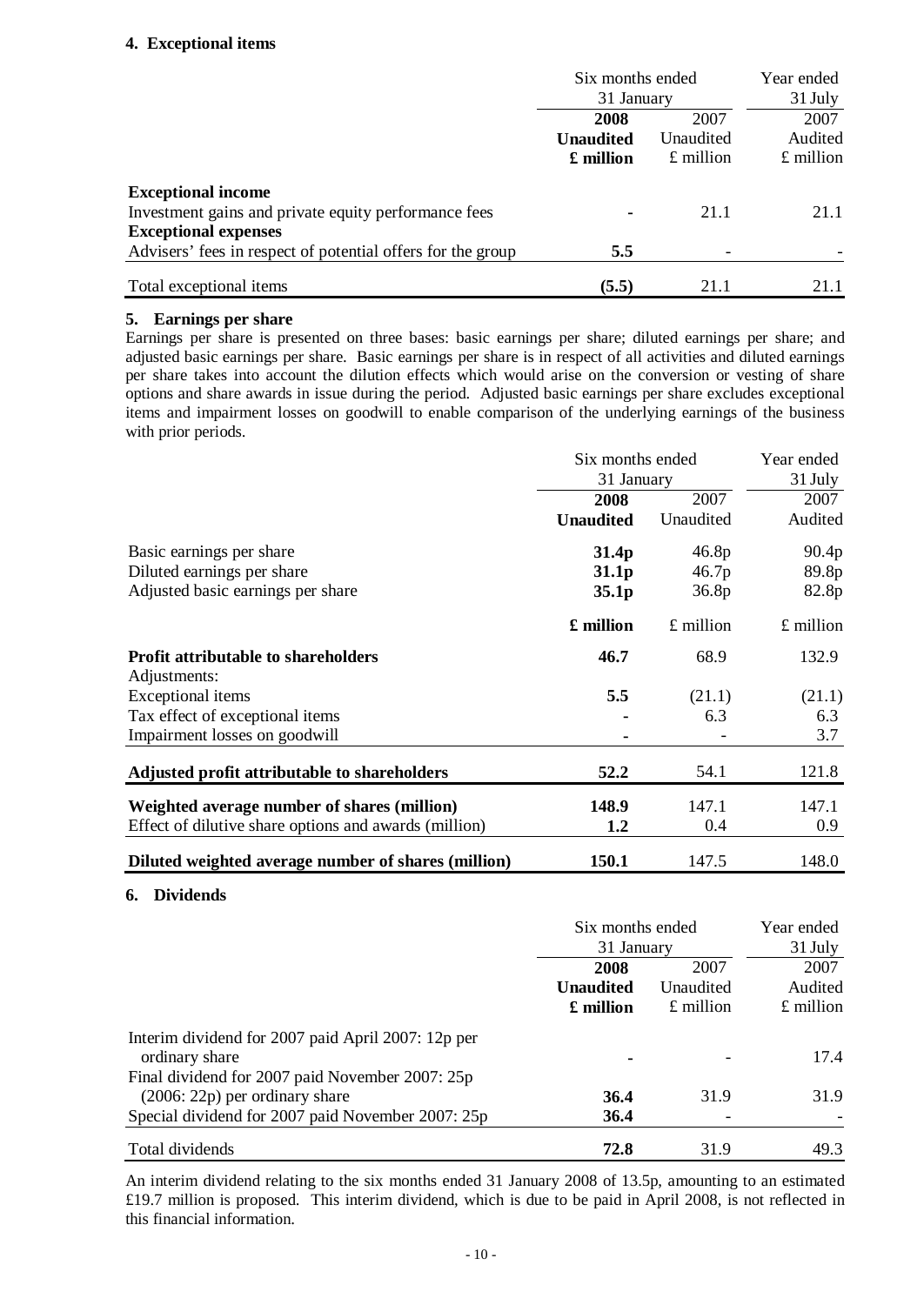# **7. Condensed statement of changes in equity**

|                                            | Six months ended<br>31 January |           | Year ended<br>31 July<br>2007 |
|--------------------------------------------|--------------------------------|-----------|-------------------------------|
|                                            | <b>2008</b><br>2007            |           |                               |
|                                            | <b>Unaudited</b>               | Unaudited | Audited                       |
|                                            | £ million                      | £ million | £ million                     |
| Called up share capital                    |                                |           |                               |
| Opening balance                            | 36.8                           | 36.6      | 36.6                          |
| Exercise of options                        | 0.5                            | 0.2       | 0.2                           |
| <b>Closing balance</b>                     | 37.3                           | 36.8      | 36.8                          |
| Share premium account                      |                                |           |                               |
| Opening balance                            | 264.6                          | 259.8     | 259.8                         |
| Exercise of options                        | 8.3                            | 3.2       | 4.8                           |
| <b>Closing balance</b>                     | 272.9                          | 263.0     | 264.6                         |
| <b>Profit and loss account</b>             |                                |           |                               |
| Opening balance                            | 432.4                          | 346.7     | 346.7                         |
| Profit attributable to shareholders        | 46.7                           | 68.9      | 132.9                         |
| Dividends paid                             | (72.8)                         | (31.9)    | (49.3)                        |
| Transfer from share-based awards reserve   | 3.4                            | 1.7       | 1.7                           |
| Other movements                            | 2.2                            | 0.9       | 0.4                           |
| <b>Closing balance</b>                     | 411.9                          | 386.3     | 432.4                         |
| <b>ESOP</b> trust reserve                  |                                |           |                               |
| Opening balance                            | (17.1)                         | (8.3)     | (8.3)                         |
| Shares purchased                           | (5.8)                          | (2.6)     | (9.0)                         |
| Shares released                            |                                | 0.2       | 0.2                           |
| <b>Closing balance</b>                     | (22.9)                         | (10.7)    | (17.1)                        |
| Other reserves:                            |                                |           |                               |
| <b>Share-based awards reserve</b>          |                                |           |                               |
| Opening balance                            | 14.8                           | 11.8      | 11.8                          |
| Charge to income statement                 | 2.6                            | 2.0       | 4.1                           |
| Transfer to profit and loss account        | (3.4)                          | (1.7)     | (1.7)                         |
| Movement relating to deferred share awards | $\blacksquare$                 | (0.4)     | 0.6                           |
| <b>Closing balance</b>                     | 14.0                           | 11.7      | 14.8                          |
| <b>Exchange movements reserve</b>          |                                |           |                               |
| Opening balance                            | 0.2                            | 0.9       | 0.9                           |
| Currency translation differences           | 2.3                            | (0.6)     | (0.7)                         |
| <b>Closing balance</b>                     | 2.5                            | 0.3       | 0.2                           |
| <b>Cash flow hedging reserve</b>           |                                |           |                               |
| Opening balance                            | 1.5                            | 0.1       | 0.1                           |
| Movement on derivatives                    | (4.4)                          | (0.4)     | 1.4                           |
| <b>Closing balance</b>                     | (2.9)                          | (0.3)     | 1.5                           |
| <b>Available for sale reserve</b>          |                                |           |                               |
| Opening balance                            | 12.1                           | 7.3       | 7.3                           |
| Movement on available for sale investments | (12.5)                         | (1.0)     | 4.8                           |
| <b>Closing balance</b>                     | (0.4)                          | 6.3       | 12.1                          |
| <b>Total other reserves</b>                | 13.2                           | 18.0      | 28.6                          |
| <b>Minority interests</b>                  |                                |           |                               |
| Opening balance                            | 7.3                            | 7.4       | 7.4                           |
| Charge to income statement                 | 1.9                            | 1.8       | 3.8                           |
| Other movements                            | (0.7)                          | (1.0)     | (3.9)                         |
| <b>Closing balance</b>                     | 8.5                            | 8.2       | 7.3                           |
| <b>Total equity</b>                        | 720.9                          | 701.6     | 752.6                         |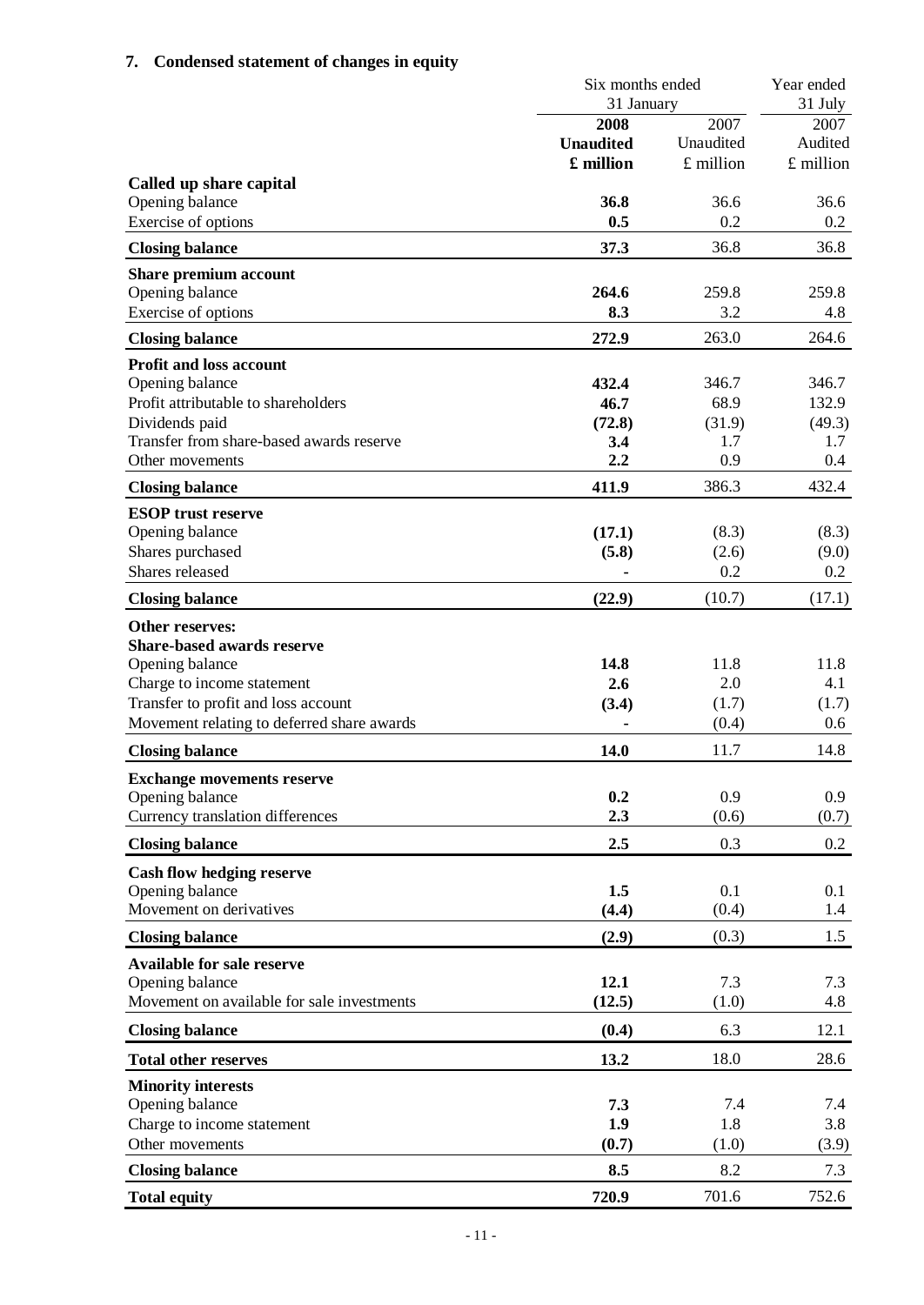# **8. Condensed cash flow statement**

|                                                                                                                                                                                | Six months ended<br>31 January        |                                  | Year ended<br>31 July        |
|--------------------------------------------------------------------------------------------------------------------------------------------------------------------------------|---------------------------------------|----------------------------------|------------------------------|
|                                                                                                                                                                                | 2008<br><b>Unaudited</b><br>£ million | 2007<br>Unaudited<br>$£$ million | 2007<br>Audited<br>£ million |
| (a) Reconciliation of operating profit on ordinary activities<br>before tax to net cash inflow from operating activities<br>Operating profit on ordinary activities before tax | 69.8                                  | 97.8                             | 190.2                        |
| (Increase)/decrease in:                                                                                                                                                        |                                       |                                  |                              |
| Interest receivable and prepaid expenses<br>Net settlement accounts                                                                                                            | (6.7)                                 | (14.7)                           | (19.3)                       |
| Net debt securities and equity shares held for trading                                                                                                                         | 127.1<br>8.5                          | (25.1)<br>10.1                   | (85.8)<br>(9.3)              |
| Increase/(decrease) in interest payable and accrued expenses<br>Depreciation, amortisation and goodwill impairment losses                                                      | (18.8)<br>6.4                         | (12.7)<br>6.1                    | 6.6<br>18.8                  |
| Net cash inflow from trading activities                                                                                                                                        | 186.3                                 | 61.5                             | 101.2                        |
| (Increase)/decrease in:                                                                                                                                                        |                                       |                                  |                              |
| Debt securities held for liquidity                                                                                                                                             | 6.0                                   | 11.0                             | 3.0                          |
| Loans and advances to customers                                                                                                                                                | (43.3)                                | (1.2)                            | (100.4)                      |
| Loans and advances to banks not repayable on demand                                                                                                                            | 4.6                                   | 0.5                              | (3.2)                        |
| Other assets less other liabilities                                                                                                                                            | (158.4)                               | (32.1)                           | 83.4                         |
| Increase/(decrease) in:                                                                                                                                                        |                                       |                                  |                              |
| Deposits by banks                                                                                                                                                              | 52.4                                  | (26.6)                           | (7.8)                        |
| <b>Customer</b> accounts                                                                                                                                                       | 132.7                                 | 184.1                            | 459.6                        |
| Bank loans and overdrafts                                                                                                                                                      | 516.1                                 | 7.7                              | 94.6                         |
| Non-recourse borrowings                                                                                                                                                        | <b>17.0</b>                           |                                  |                              |
| Promissory notes and other debt securities in issue                                                                                                                            | (350.0)                               | (10.2)                           | (5.0)                        |
| Tax paid                                                                                                                                                                       | (34.1)                                | (18.2)                           | (52.5)                       |
| Net cash inflow from operating activities                                                                                                                                      | 329.3                                 | 176.5                            | 572.9                        |
| (b) Analysis of net cash outflow in respect of the purchase<br>of subsidiaries and associates                                                                                  |                                       |                                  |                              |
| Cash consideration in respect of current year purchases                                                                                                                        | (61.9)                                | (4.9)                            | (8.8)                        |
| Loan stock redemptions and deferred consideration paid in                                                                                                                      |                                       |                                  |                              |
| respect of prior year purchases                                                                                                                                                | (3.4)                                 | (4.5)                            | (6.1)                        |
| Net movement in cash balances                                                                                                                                                  |                                       |                                  | 2.5                          |
|                                                                                                                                                                                | (65.3)                                | (9.4)                            | (12.4)                       |
| (c) Analysis of changes in financing                                                                                                                                           |                                       |                                  |                              |
| Share capital (including premium) and subordinated loan capital:                                                                                                               |                                       |                                  |                              |
| Opening balance                                                                                                                                                                | 376.4                                 | 371.4                            | 371.4                        |
| Shares issued for cash                                                                                                                                                         | 8.8                                   | 3.4                              | 5.0                          |
| <b>Closing balance</b>                                                                                                                                                         | 385.2                                 | 374.8                            | 376.4                        |
| (d) Analysis of cash and cash equivalent balances                                                                                                                              |                                       |                                  |                              |
| Cash and balances at central banks                                                                                                                                             | 1.8                                   | 1.4                              | 1.6                          |
| Loans and advances to banks repayable on demand                                                                                                                                | 446.9                                 | 735.3                            | 573.0                        |
| Floating rate notes classified as available for sale                                                                                                                           | 777.2                                 | 498.3                            | 756.5                        |
| Certificates of deposit classified as loans and receivables                                                                                                                    | 1,107.6                               | 551.5                            | 823.6                        |
|                                                                                                                                                                                |                                       |                                  |                              |

**2,333.5** 1,786.5 2,154.7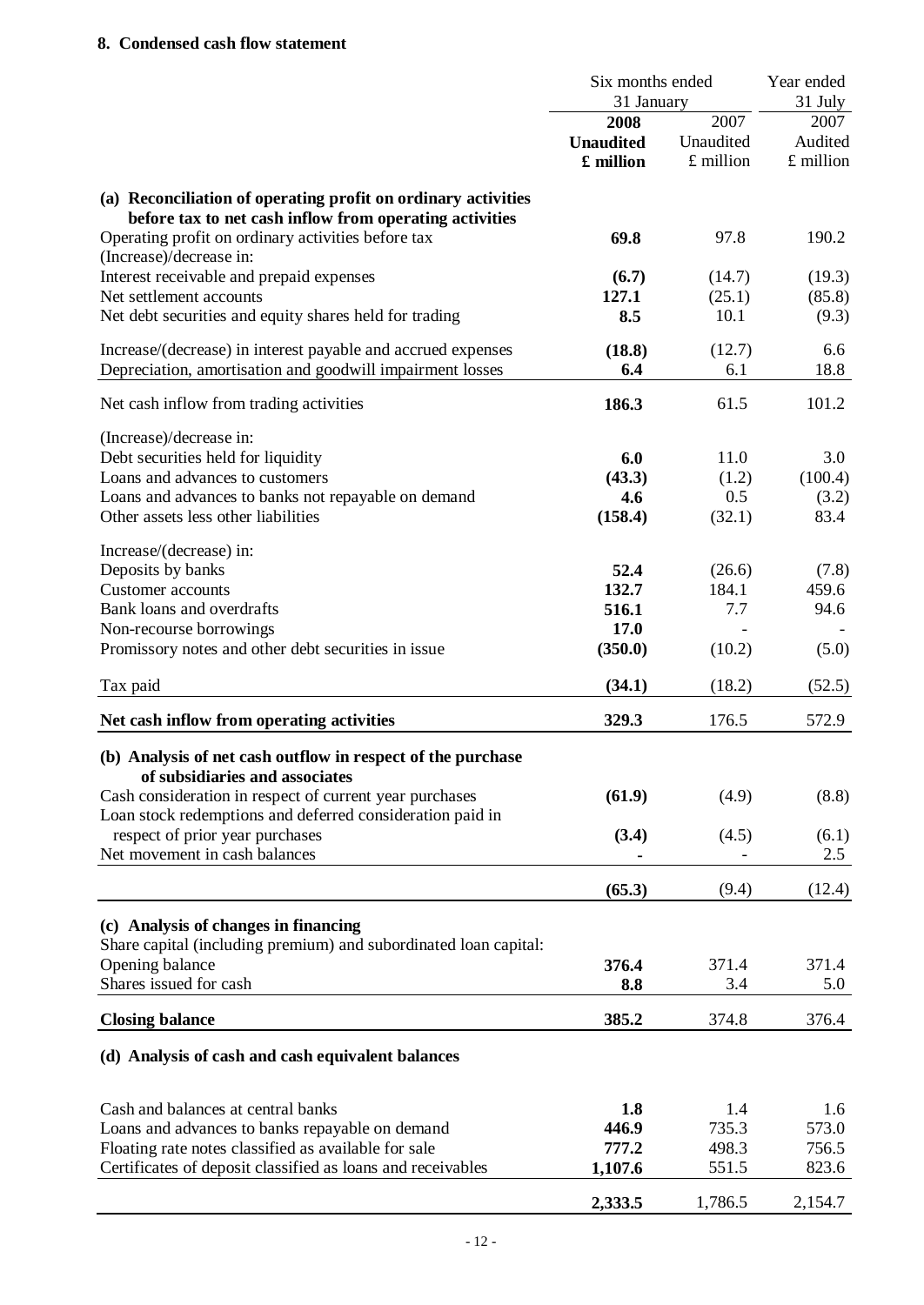# **Principal Risks**

The achievement of the group's strategic objectives is facilitated by its risk management and internal control systems which are designed to identify, monitor, measure and manage the principal financial and non-financial risks facing the group. These are set out in the Annual Report 2007 and on the group's website at [www.closebrothers.co.uk/RiskManagement.asp.](http://www.closebrothers.co.uk/RiskManagement.asp)

The principal risks and uncertainties foreseen will include the following in the second six months of the year.

The board is committed to re-establishing confidence in a stable independent future for the group. In particular the group will continue to manage the potential impact of recent uncertainty over its future ownership on employees, clients, ongoing operations and new business opportunities.

Since the onset of reduced liquidity in the credit markets in August 2007, many of the markets in which the group operates have experienced difficult conditions and volatility. The group intends to maintain its well capitalised and soundly financed balance sheet which should provide resilience in these difficult markets.

# **Directors' Responsibility Statement**

The directors confirm that this condensed set of financial statements has been prepared in accordance with IAS 34 as adopted by the European Union, and that the Interim Report 2008 includes a fair review of the information required by sections 4.2.7 and 4.2.8 of the Disclosure and Transparency Rules.

The directors of Close Brothers Group plc are listed in the Annual Report 2007 with the exception of the following changes in the period: On 28 September 2007 Peter Winkworth stepped down from the board, on 1 November 2007 James Williams retired from the board, on 31 December 2007 Peter Buckley retired from the board although on 9 January 2008 he was appointed as an alternate director to Jamie Cayzer-Colvin who was appointed to the board on 1 January 2008, and on 4 February 2008 Jonathan Howell was appointed to the board. A list of current directors is maintained and is available for inspection at the registered office of the company located at 10 Crown Place, London EC2A 4FT.

By order of the board